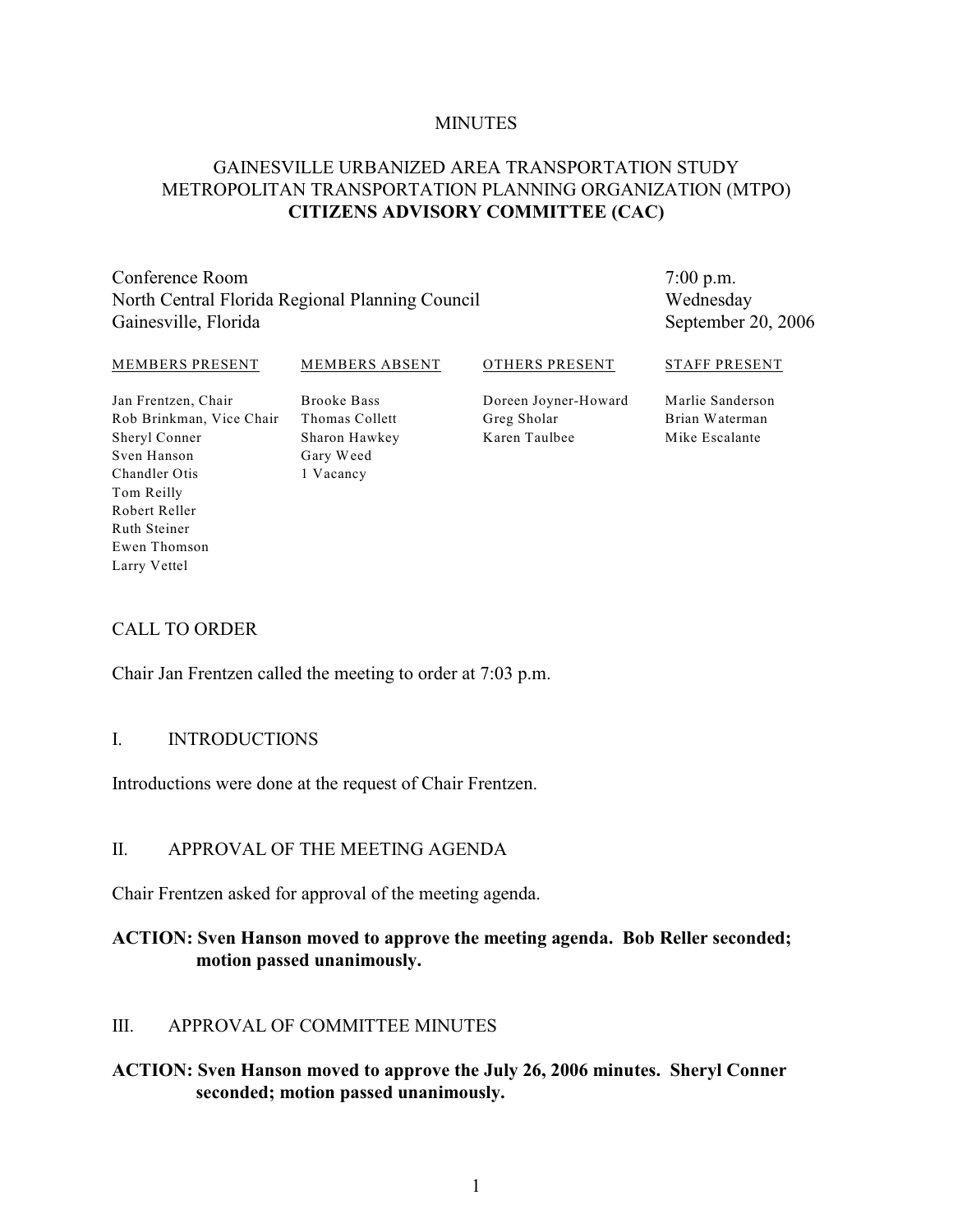### IV. CHAIRMAN'S REPORT

Mr. Marlie Sanderson, MTPO Director of Transportation Planning, announced that the next MTPO meeting is scheduled for October  $5<sup>th</sup>$  at 1:30 p.m. and for October 12<sup>th</sup> at 5:00 p.m. in the Jack Durrance Auditorium. He said that the CAC's next meeting is scheduled for October  $18<sup>th</sup>$ .

# V. MAIN STREET COST ESTIMATES

Mr. Sanderson stated that the Florida Department of Transportation (FDOT) updating its cost estimates for the Main Street Reconstruction Project from N. 8<sup>th</sup> Avenue south to Depot Avenue. He said that FDOT staff requested an opportunity to discuss the status of the Main Street Reconstruction Project. He discussed three options (Exhibit 1) for recommendation to the MTPO.

Ms. Karen Taulbee, FDOT Transportation Specialist, and Mr Sanderson discussed the status of the Main Street Reconstruction Project and answered questions.

# **ACTION: Rob Brinkman moved to recommend that the MTPO request that Florida Department of Transportation construct Main Street Reconstruction Project Option 4 (Option 3 without the brick pavers). Chandler Otis seconded.**

### **SUBSTITUTE ACTION:**

**Ruth Steiner moved to recommend the MTPO request that Florida Department of Transportation:**

- **1. construct the Main Street Reconstruction Project Option 3 (Exhibit 1); and**
- **2. reallocate Hull Road Extension Project (FN #2113352) Surface Transportation Program (STP) Any Area-programmed funds to the Main Street Reconstruction Project (FN**  $*2077851$ **).**

**Sheryl Conner seconded; motion passed unanimously.**

### VI. STRATEGIC INTERMODAL SYSTEM (SIS)- MAIN STREET

Mr. Sanderson stated that FDOT has submitted a proposal to amend the SIS connection to the new Greyhound Bus station location on State Road (SR)120 (NW 23<sup>rd</sup> Avenue). He said that FDOT proposed two options:

A. connecting to SR 331 (Williston Road) via SR 24 (Waldo Road) from SR 26 (E University Avenue) north to SR 120, then west along SR 120 to the bus station; or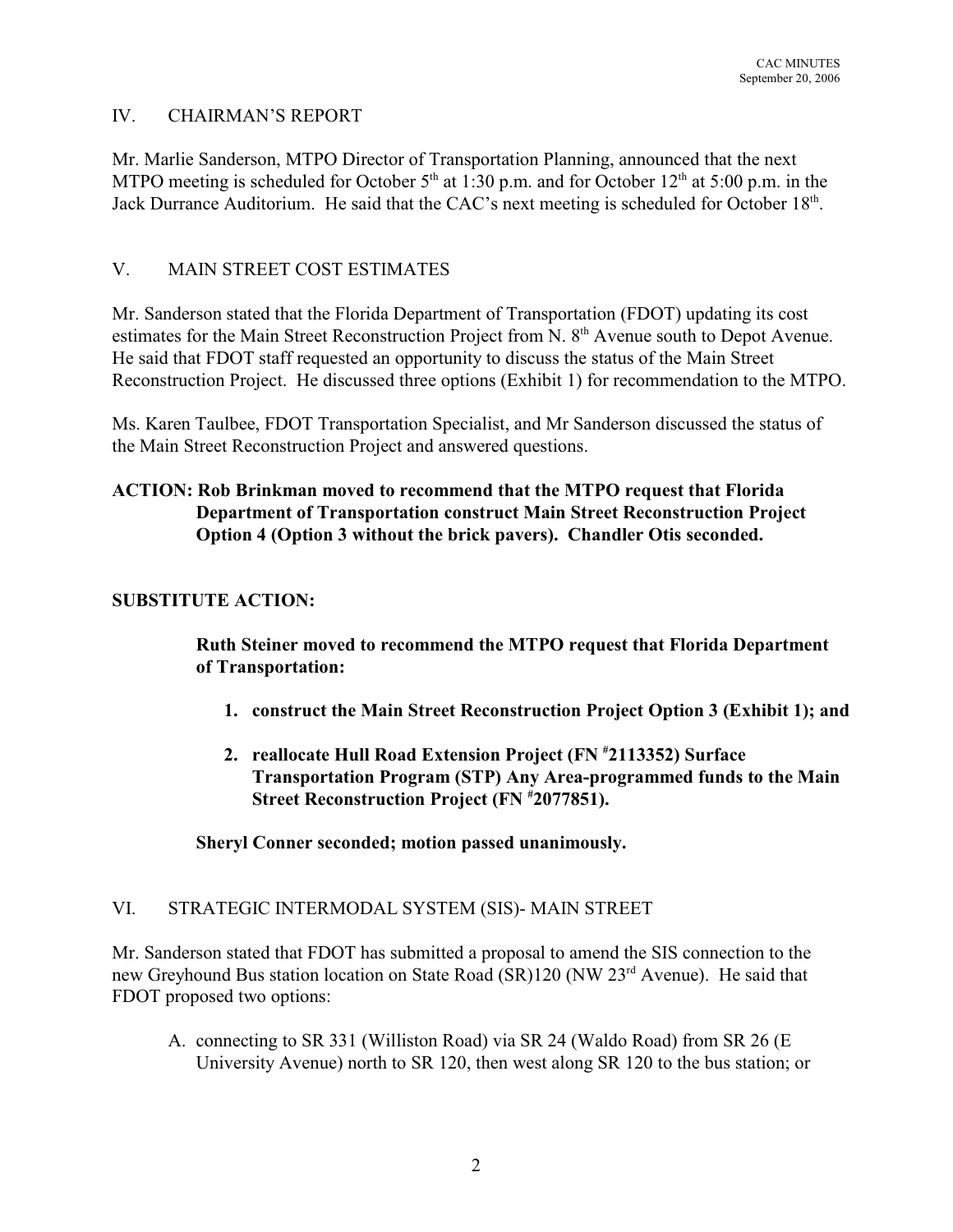B. connecting to SR 222 (NW 39<sup>th</sup> Avenue) via SR 20 (NW  $6<sup>th</sup>$  Street) from SR 222 south to SR 120, then east along SR 120 to the bus station.

# **ACTION: Bob Reller moved to recommend that the MTPO select Option A as the Greyhound Bus station SIS connector. Rob Brinkman seconded; motion passed unanimously.**

# VII. LANDSCAPING PRIORITIES

Mr. Sanderson stated that FDOT has reviewed the MTPO List of Priority Projects Table 2 Landscaping Priorities. He said that FDOT recommends that the MTPO replace the Priority #1 NW 8<sup>th</sup> Avenue Overpass Project with a Williston Road (SR 331) from SR 121 to SR 26. He added that FDOT also recommends that the Priority  $*2 \to$  University Avenue Project be amended to extend further east to County Road 329B.

# **ACTION: Rob Brinkman moved to recommend that the MTPO amend its MTPO List of Priority Projects Table 2 Landscaping Priorities as follows:**

# **TABLE 2**

### **FISCAL YEARS 2007/2008 - 2011/2012 LANDSCAPING PRIORITIES (within the Gainesville Metropolitan Area)**

(Note: Projects in italic text are partially funded, as identified in the Transportation Improvement Program.)

| <b>NUMBER</b> | <b>PROJECT</b>              | <b>LOCATION</b>                                                              | <b>DESCRIPTION</b> |
|---------------|-----------------------------|------------------------------------------------------------------------------|--------------------|
|               | E University Avenue [SR 26] | FROM: Waldo Road [SR 24]<br>TO: County Road 329B                             | Landscaping        |
| 2             | Williston Road [SR 331]     | FROM: SW 34 <sup>th</sup> Street [SR 121]<br>TO: E University Avenue [SR 26] | Landscaping        |

### **Larry Vettel seconded; motion passed unanimously.**

### X. INFORMATION ITEMS

Mr. Sanderson noted that this was Ms. Steiner's last meeting.

Ms. Steiner stated that she was on sabbatical and would be spending a year in Seattle.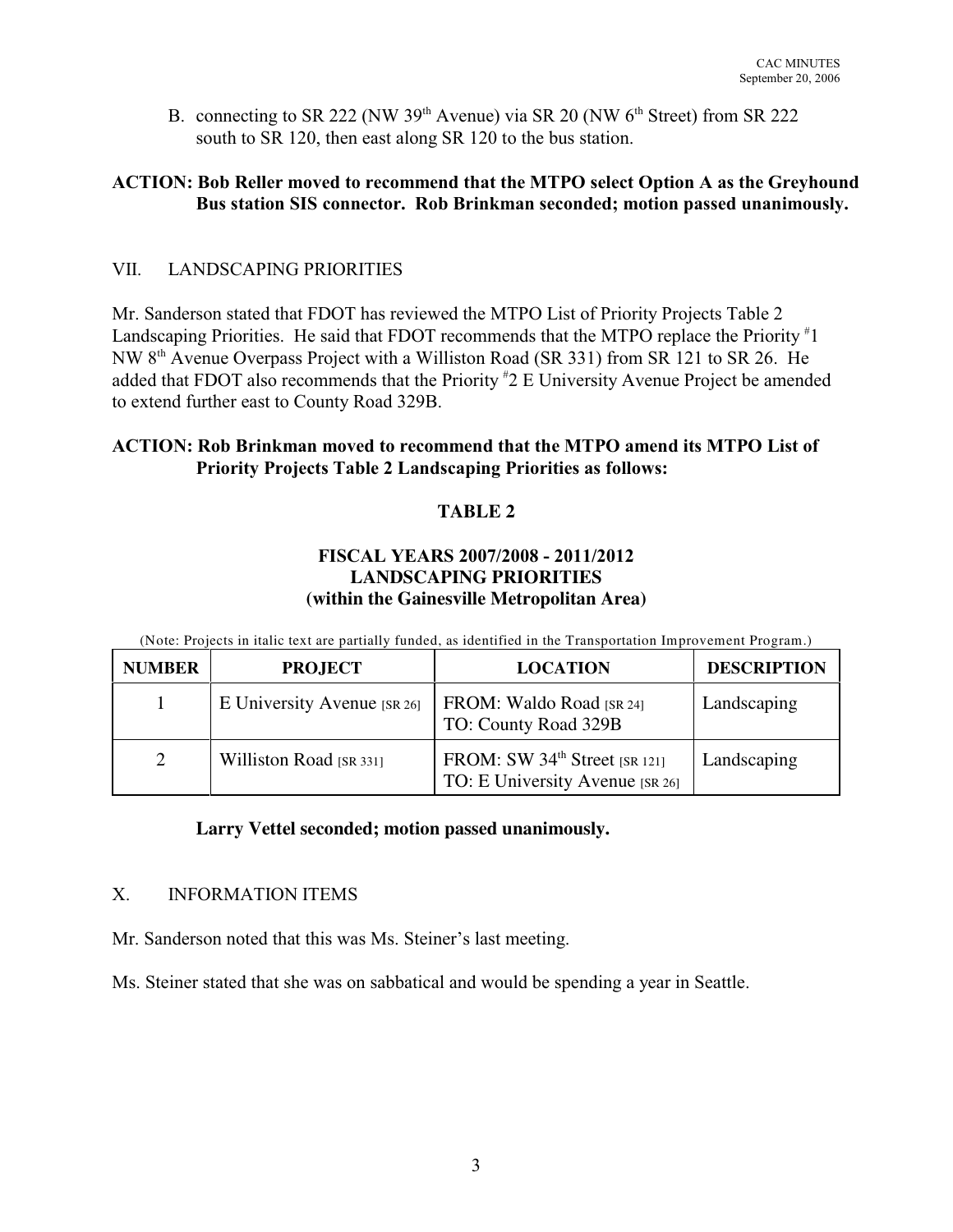# ADJOURNMENT

The meeting was adjourned at 8:10 p.m.

Date Jan Frentzen, Chair

\_\_\_\_\_\_\_\_\_\_\_\_\_\_\_\_\_\_\_\_\_ \_\_\_\_\_\_\_\_\_\_\_\_\_\_\_\_\_\_\_\_\_\_\_\_\_\_\_\_\_\_\_\_\_